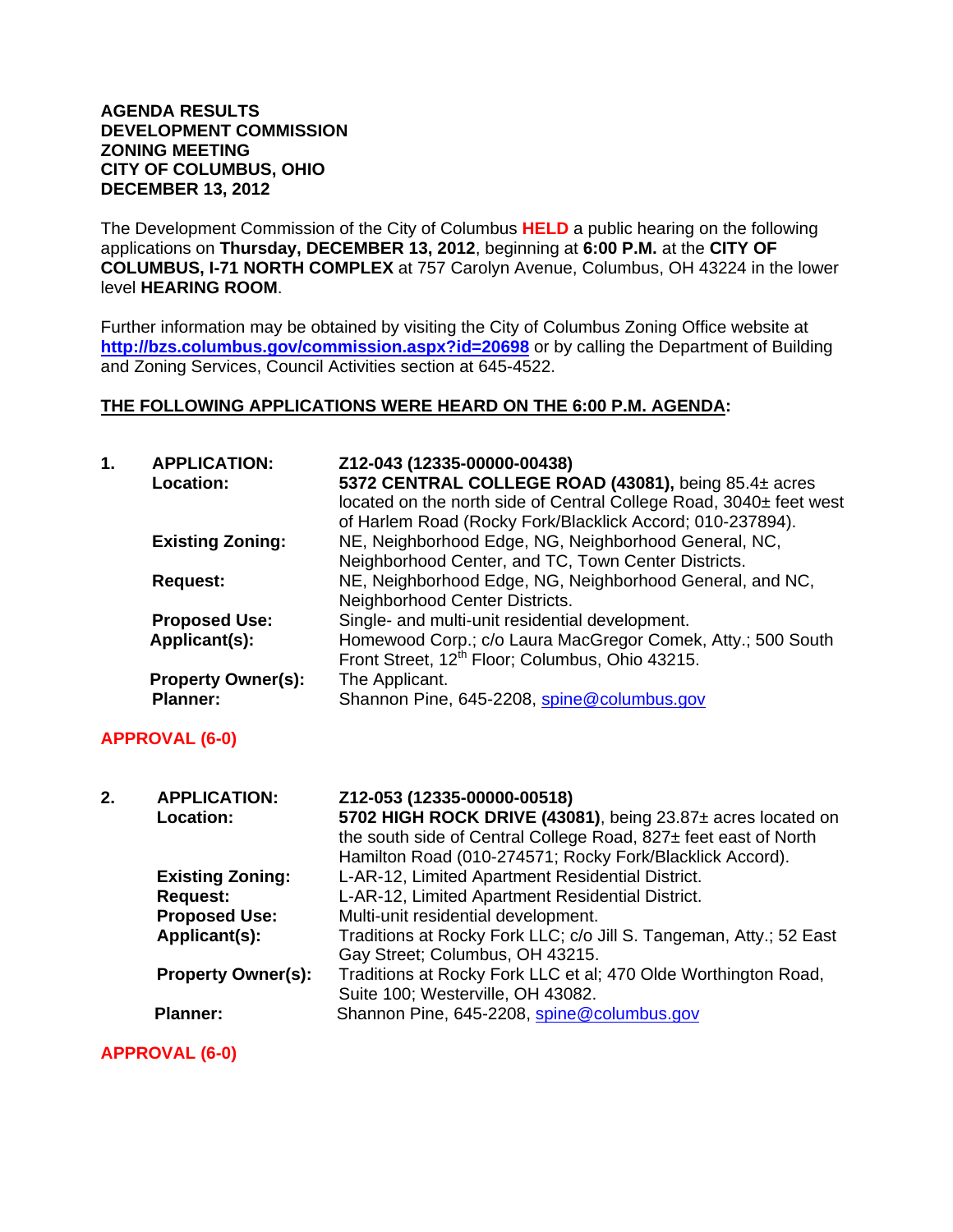| 3.                  | <b>APPLICATION:</b><br>Location:        | Z12-048 (12335-00000-00513)<br>3022 EAST FIFTH AVENUE (43219), being 0.79± acres located at<br>the northeast corner of East Fifth and Rarig Avenues (010-<br>045972). |
|---------------------|-----------------------------------------|-----------------------------------------------------------------------------------------------------------------------------------------------------------------------|
|                     | <b>Existing Zoning:</b>                 | C-4, Commercial and R-4, Residential Districts.                                                                                                                       |
|                     | <b>Request:</b>                         | CPD, Commercial Planned Development District.                                                                                                                         |
|                     | <b>Proposed Use:</b>                    | Community basketball park.                                                                                                                                            |
|                     | Applicant(s):                           | Chris Edwards; 1087 Miller Avenue; Columbus, Ohio 43219.                                                                                                              |
|                     | <b>Property Owner(s):</b>               | Living Word Church of Columbus; c/o Pastor Jeff Haygood; 3007<br>East Sixth Avenue; Columbus, Ohio 43219.                                                             |
|                     | <b>Planner:</b>                         | Dana Hitt, 645-2395; dahitt@columbus.gov                                                                                                                              |
| <b>TABLED BY DC</b> |                                         |                                                                                                                                                                       |
| 4.                  | <b>APPLICATION:</b><br><b>Location:</b> | Z12-044 (12335-00000-00444)<br>753 CHAMBERS ROAD (43212), being 0.6± acres located on the<br>south side of Chambers Road, 170± feet west of Olentangy River           |

Road (130-003304 and 130-000810). **Existing Zoning:** R, Rural District. **Request:** CPD, Commercial Planned Development District. **Proposed Use:** Commercial development. **Applicant(s):** Lennox Town Plaza LLC; c/o Jeffrey L. Brown, Atty.; Smith and Hale LLC; 37 West Broad Street, Suite 725; Columbus, OH 43215. **Property Owner(s):** Lennox Town Plaza LLC; 511 North Park Street; Columbus, OH 43215; and Michael Sabo; 755 Chambers Road; Columbus, OH 43212. Planner: Shannon Pine, 645-2208, spine@columbus.gov.

### **TABLED BY APPLICANT**

| 5. | <b>APPLICATION:</b><br><b>Location:</b> | Z12-023 (12335-00000-00172)<br>1372 NORTH GRANT AVENUE (43201), being 1.87± acres<br>located on the north side of East Fifth Avenue, 160± feet east of<br>North Grant Avenue (010-008498, University Area Commission). |
|----|-----------------------------------------|------------------------------------------------------------------------------------------------------------------------------------------------------------------------------------------------------------------------|
|    | <b>Existing Zoning:</b>                 | M, Manufacturing District.                                                                                                                                                                                             |
|    | <b>Request:</b>                         | CPD, Commercial Planned Development District.                                                                                                                                                                          |
|    | <b>Proposed Use:</b>                    | Housing for the elderly.                                                                                                                                                                                               |
|    | Applicant(s):                           | Weinland Senior LLC; c/o Dave Perry, David Perry Company; 145<br>East Rich Street; 3 <sup>rd</sup> Floor; Columbus, Ohio 43215.                                                                                        |
|    | <b>Property Owner(s):</b>               | Weinland Park Development LLC; c/o David Perry Company; 145<br>East Rich Street; 3 <sup>rd</sup> Floor; Columbus, Ohio 43215.                                                                                          |
|    | <b>Planner:</b>                         | Dana Hitt, 645-2395; dahitt@columbus.gov                                                                                                                                                                               |

**APPROVAL (6-0)**